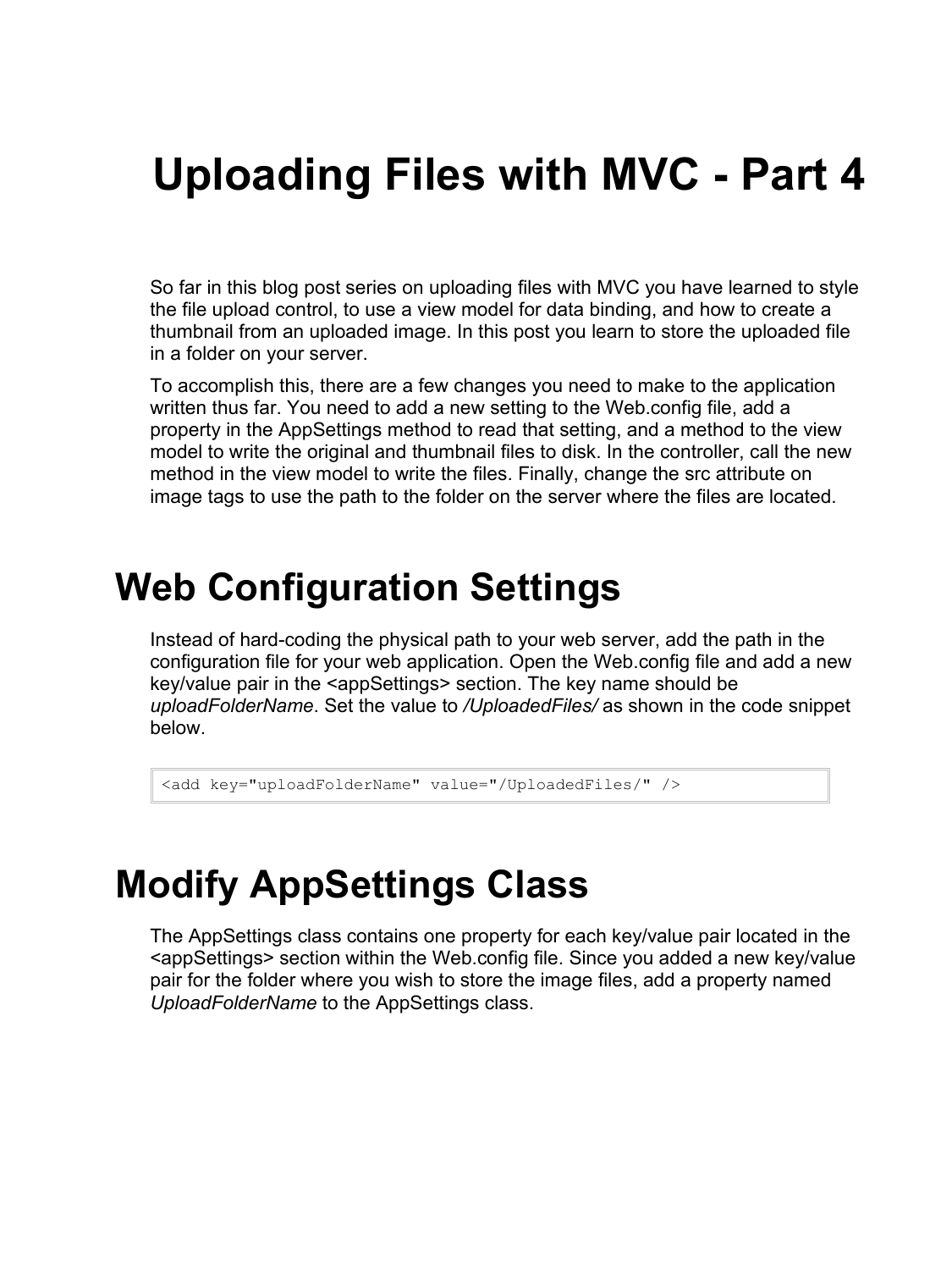public static string UploadFolderName { get; set; }

#### **Change the LoadDefaults() Method**

Locate the LoadDefaults() method in the AppSettings class and add a new line of code to read the *uploadFolderName* value from the config file and set the *UploadFolderName* property in this class.

```
UploadFolderName = 
  GetValue<string>("uploadFolderName", "/UploadedFiles/");
```
### **View Model**

In the last blog post you created a thumbnail from the uploaded image. You need to create two file names to where you will store the original and the thumbnail images on the server. The FileUpload class already has two properties; *ServerUrl* and *ServerThumbnailUrl* to hold these two file names.

#### **SetServerUrlProperties Method**

Add a new method to your view model class to set these two properties. Use the *UploadFolderName* property from the AppSettings class and the date to create unique file names for the uploaded file. You do not necessarily have to add the date before the file name, but if you are just keeping these files around temporarily, adding the date provides you with a mechanism to easily delete old files. You could write a utility to delete all files older a specific date.

```
public void SetServerUrlProperties()
{
  string date;
  date = DateTime.Now.ToString("s").Replace(":", "-");
  FileUploadInfo.ServerUrl = AppSettings.UploadFolderName + date + 
"-" + FileUploadInfo.FileName;
  FileUploadInfo.ServerThumbnailUrl = AppSettings.UploadFolderName + 
date + "-thumbnail-" + FileUploadInfo.FileName;
}
```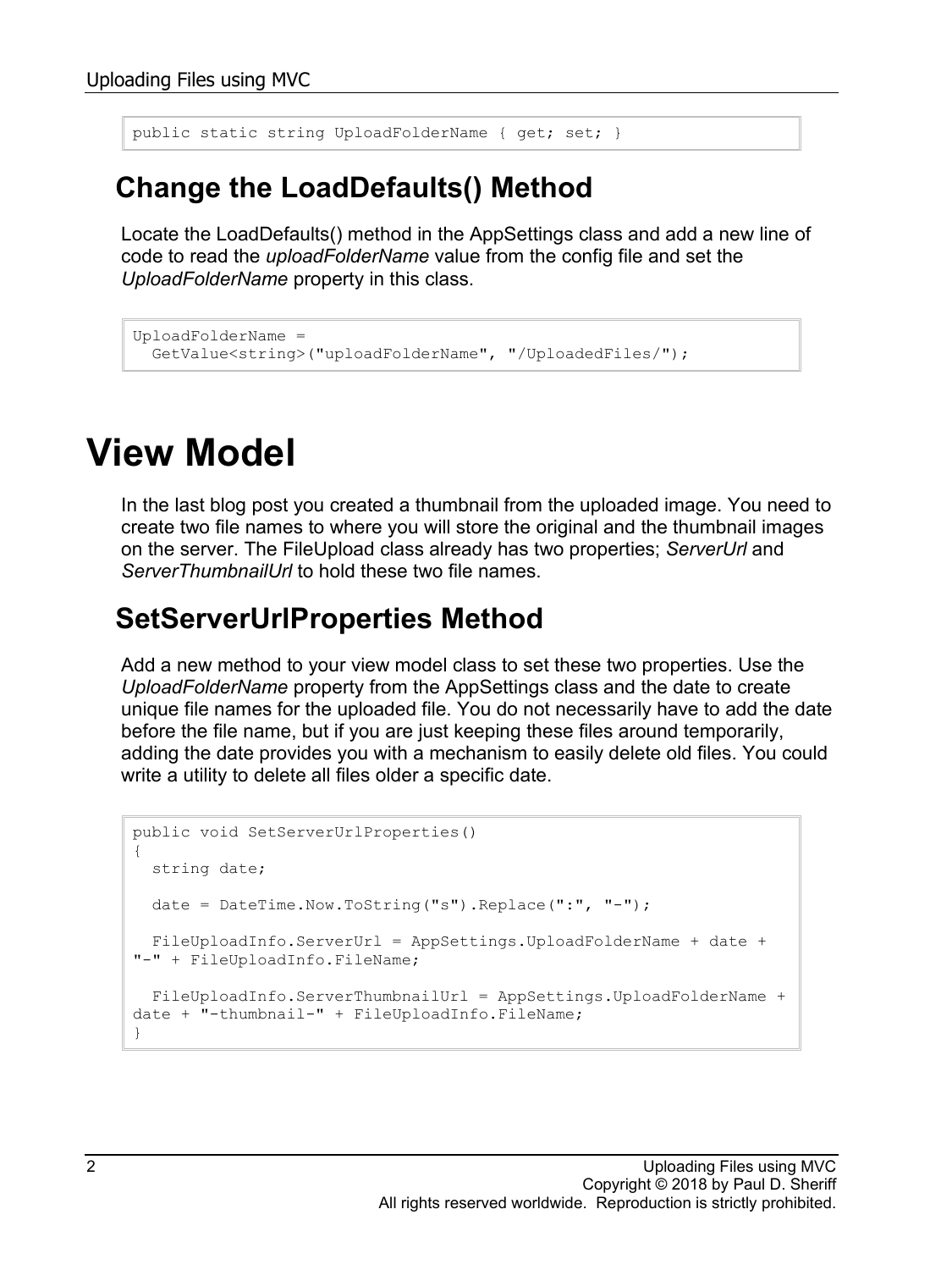#### **SaveToFileSystem Method**

Once the file names are created, add a method to perform the actual writing of the files to disk. Add the method shown below, named SaveToFileSystem(), to your view model class. This method calls the WriteAllBytes() method on the System.IO.File class to write both the *Contents* and *Thumbnail* properties to disk.

```
protected void SaveToFileSystem()
{
  try {
File.WriteAllBytes(HttpContext.Current.Server.MapPath(FileUploadInfo
.ServerUrl), FileUploadInfo.Contents);
File.WriteAllBytes(HttpContext.Current.Server.MapPath(FileUploadInfo
.ServerThumbnailUrl), FileUploadInfo.Thumbnail);
   }
  catch (Exception ex) {
     // TODO: Add exception publishing here
     System.Diagnostics.Debug.WriteLine(ex.ToString());
   }
}
```
#### **Save Method**

Now that you have the methods written to create the file names, and to write the actual files to disk, add a Save() method to the view model class. The Save() method sets the file information properties, creates the thumbnail, calls the SetServerUrlProperties() method, then finally calls the SaveToFileSystem() method.

```
public void Save()
{
   // Set file info properties from file upload control
  SetFileInfoProperties();
   // Create thumbnail
  CreateThumbnail();
   // Set Server URL properties
  SetServerUrlProperties();
   // Save on file system
  SaveToFileSystem();
}
```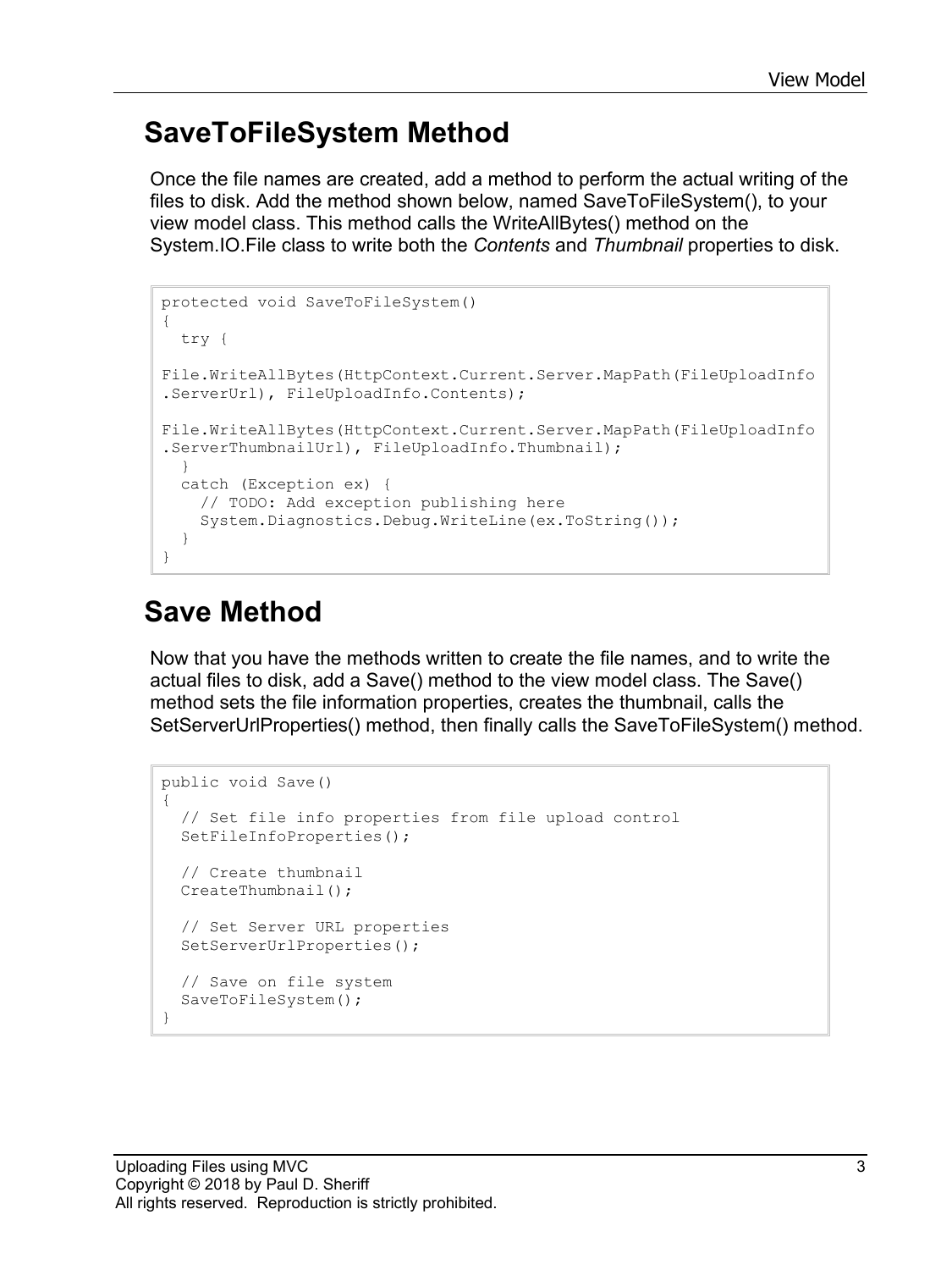## **Modify Controller**

Now that you moved the code to set the file information properties and create the thumbnail within the Save() method, you can modify the Post method in the MVC controller to call that Save() method. Modify the Post method to look like the following.

```
[HttpPost]
public ActionResult Sample01(FileStorageViewModel vm)
{ 
   // Store onto file system
  vm.Save();
   // Look at properties of View Model
   System.Diagnostics.Debugger.Break();
   // TODO: Do something with the file data
  return View(vm);
}
```
## **Modify HTML to use Server URL**

With the image now stored in a file on the server, modify the  $\leq$ img> tags on your web page to display the image from the actual files as opposed to the Base64 encoded string.

```
<div class="form-group">
   <img id="theImage"
         style="width: 100%;"
         src="@Model.FileUploadInfo.ServerUrl"
         title="@Model.FileUploadInfo.FileName" />
\langle/div\rangle<div class="form-group">
   <img id="theThumbnail"
         src="@Model.FileUploadInfo.ServerThumbnailUrl"
         title="@Model.FileUploadInfo.FileName" />
</div>
```
If you have followed along and performed all the steps in this blog post, you should be able to run this page, upload an image, and see the original and thumbnail images displayed on the page. You will also find the files stored on your hard drive under the UploadedFiles folder.